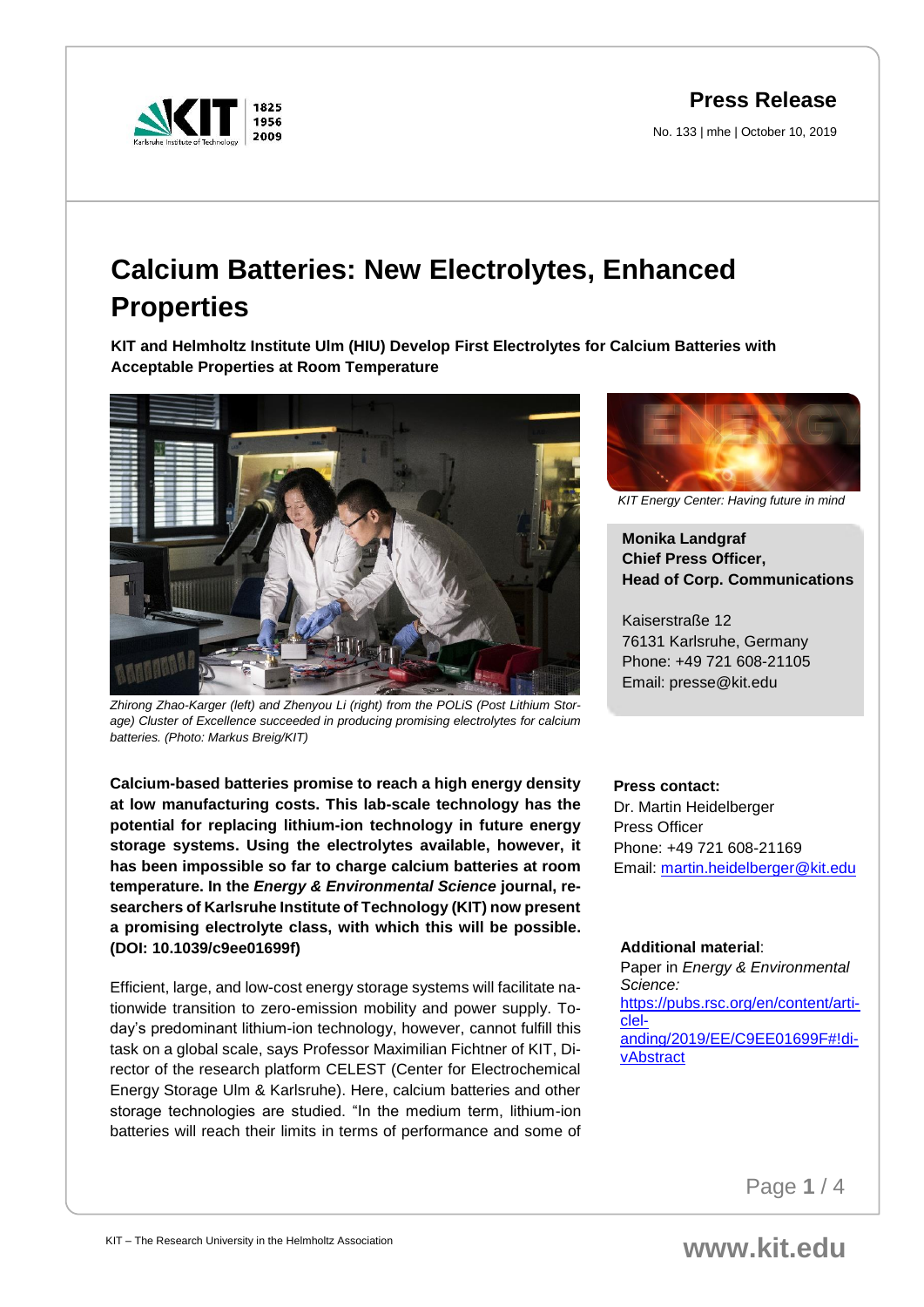**Press Release** No. 133 | mhe | October 10, 2019



the resources used for their manufacture. This will prevent their future use wherever that would be reasonable for the energy transition. Availability of resources needed for manufacture, such as cobalt, nickel, and lithium, is limited." At the Helmholtz Institute Ulm (HIU) established by KIT in cooperation with Ulm University, Fichtner and his team focus on alternative battery technologies instead. These technologies are based on more abundant resources. Calcium is a promising candidate, because it can release and accept two electrons per atom contrary to lithium and because it supplies a voltage similar to that of lithium: "Calcium is the fifth most abundant element in the Earth's crust. It is distributed homogeneously on Earth and it is safe, non-toxic, and inexpensive."

#### **Search for a Suitable Electrolyte**

Still, there has been a big obstacle in calcium battery development so far: In contrast to the established lithium-ion technology or more recent sodium or magnesium technologies, practicable electrolytes to produce rechargeable calcium batteries have been lacking so far. "For a few years now, experimental electrolytes and, hence, prototypes of the calcium battery have been available," say Dr. Zhenyou Li, first author of the study, and Dr. Zhirong Zhao-Karger, who heads the project. Both are working in the POLiS (Post Lithium Storage) Cluster of Excellence of KIT that is embedded in CELEST. "But these electrolytes enable charging at temperatures beyond 75 degrees Celsius only and additionally they are susceptible to undesired side reactions."

The researchers have now succeeded in synthesizing a class of new electrolytes based on special organic calcium salts. These electrolytes enable charging at room temperature. Using the new electrolyte calcium tetrakis[hexafluoroisopropyloxy]borate, the researchers demonstrated feasibility of calcium batteries of high energy density, storage capacity, and quick-charging capability. Their results are reported in the journal *Energy & Environmental Science*.

#### **Calcium Batteries as Sustainable Energy Storage Systems**

The new class of electrolytes is an important basis for transferring calcium batteries from the laboratory to application. In electric vehicles, mobile electronic devices, and stationary storage systems, they might replace the presently predominating lithium-ion battery one day. But this may take a while: "The new electrolytes are a first important step," Fichtner emphasizes. "There still is a far way to go to the mature calcium battery."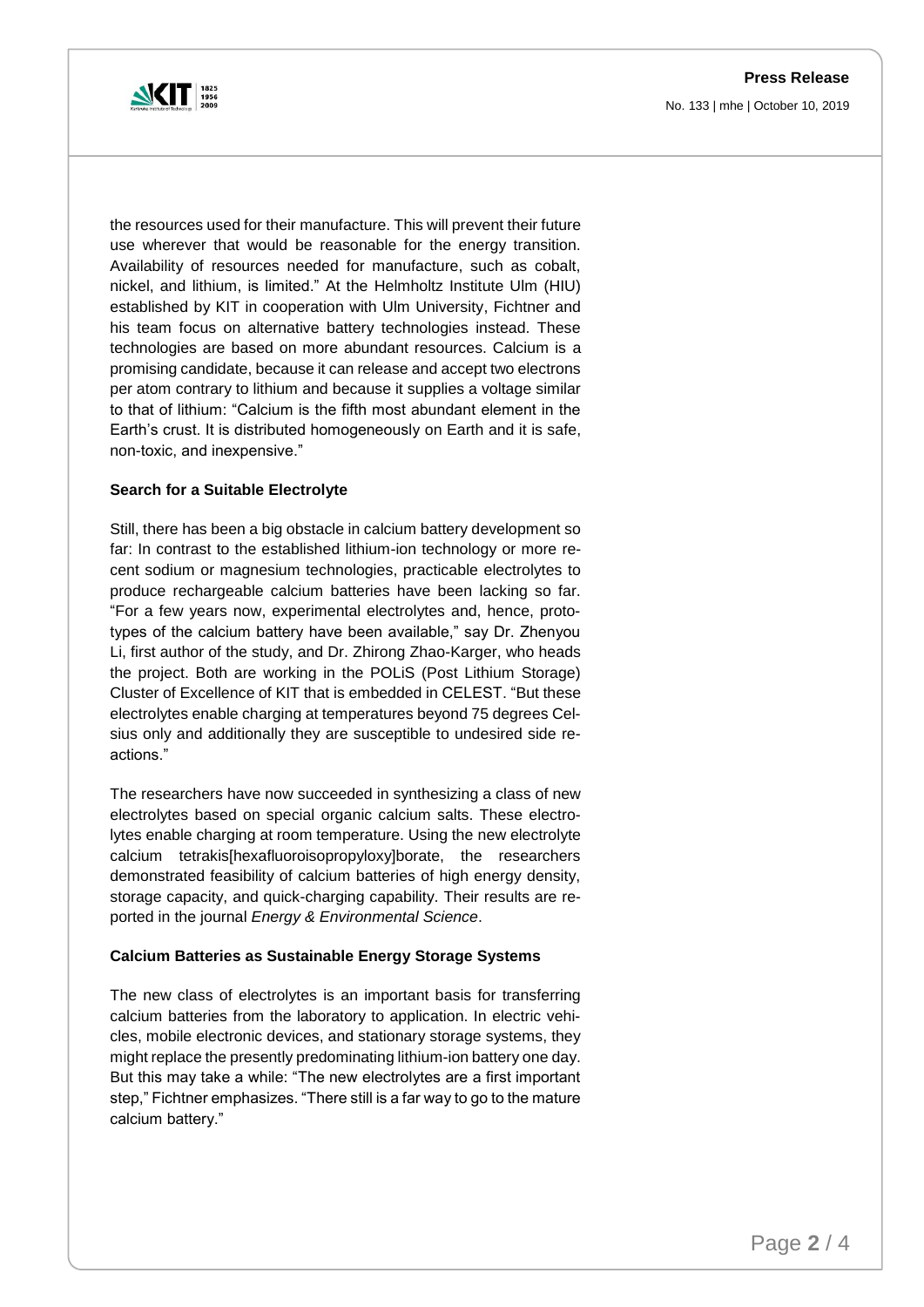

No. 133 | mhe | October 10, 2019

#### **Original publication:**

*Zhenyou Li, Olaf Fuhr, Maximilian Fichtner, Zhiron Zhao-Karger: Towards stable and efficient electrolytes for room-temperature rechargeable calcium batteries. Energy & Environmental Science, 2019. DOI: 10.1039/c9ee01699f.*

[https://pubs.rsc.org/en/content/articlelan](https://pubs.rsc.org/en/content/articlelanding/2019/EE/C9EE01699F#!divAbstract)[ding/2019/EE/C9EE01699F#!divAbstract](https://pubs.rsc.org/en/content/articlelanding/2019/EE/C9EE01699F#!divAbstract)

# **About the CELEST Research Platform with the POLiS Cluster of Excellence**

The CELEST (Center for Electrochemical Energy Storage Ulm & Karlsruhe) research platform for strategic collaboration was established in 2018 by KIT, Ulm University, and the Center for Solar Energy and Hydrogen Research Baden-Württemberg (ZSW). It is one of the biggest battery research activities in international comparison. 45 working groups from 29 institutes of KIT, Ulm University, and ZSW contribute their complementary expertise to CELEST– from fundamental research to close-to-practice development to technology transfer. CELEST focuses on three research fields: Lithium-ion technology, energy storage beyond lithium, and alternative technologies for electrochemical energy storage and conversion.

The POLiS (Post Lithium Storage) Cluster of Excellence also is embedded in CELEST. Within POLiS, researchers from Karlsruhe and Ulm conduct research relating to the future battery. In late 2018, the Cluster was acquired within the highly competitive Excellence Strategy competition of the federation and the federal states. It has a budget of about EUR 7 million per year and is scheduled for a duration of initially seven years. POLiS partners are KIT and Ulm University, associated partners are ZSW and Gießen University. Half of the about 100 researchers are working in Karlsruhe, half in Ulm.

# **More information on the Cluster of Excellence:**

**<https://www.postlithiumstorage.org/>**

# **About the Helmholtz Institute Ulm**

The Helmholtz Institute Ulm (HIU) was established in January 2011 by Karlsruhe Institute of Technology (KIT), member of the Helmholtz Association, in cooperation with Ulm University. With the German Aerospace Center (DLR) and the Center for Solar Energy and Hydro-